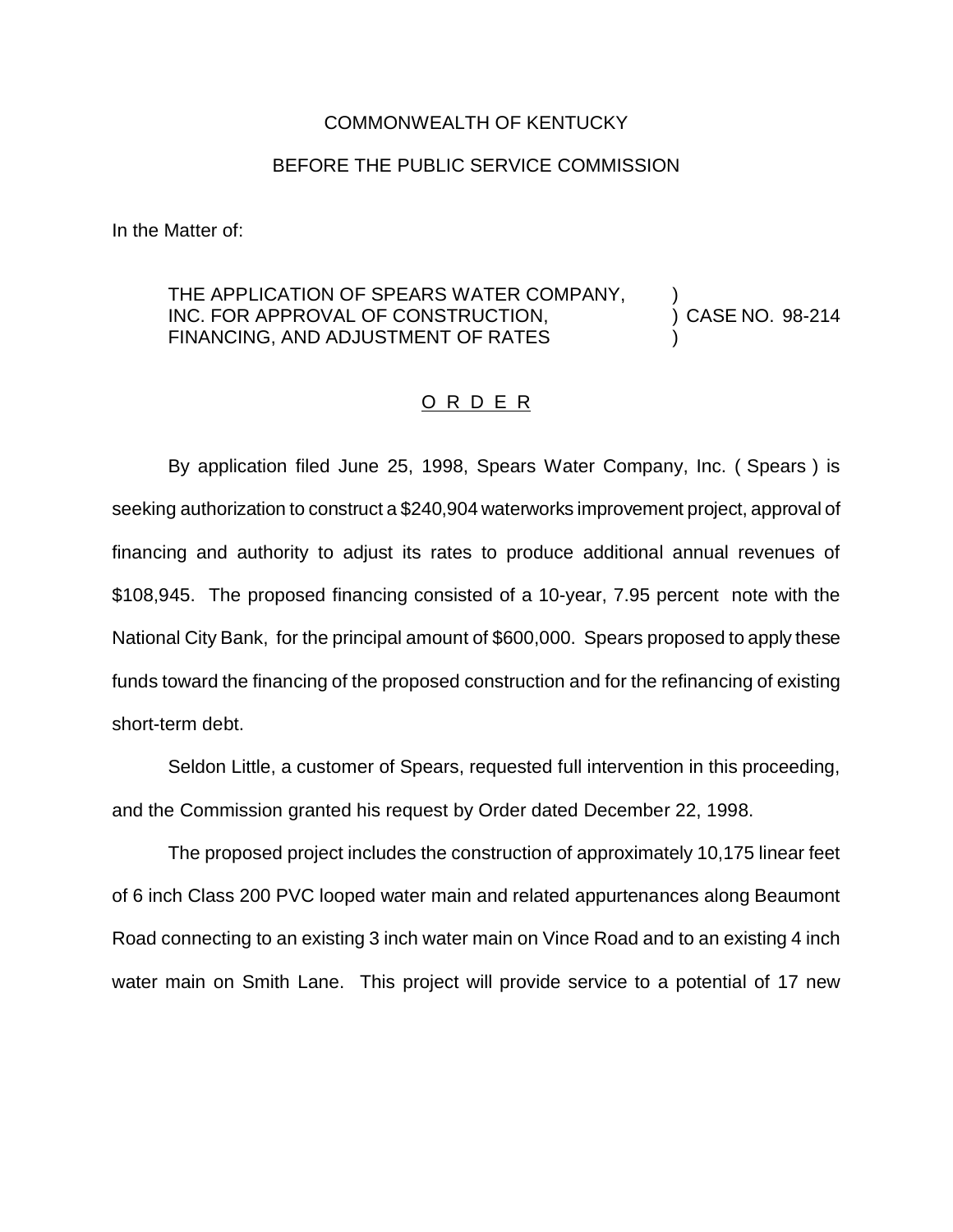customers and will improve the hydraulics in this area. Plans and specifications for the proposed improvements prepared by Eagle Engineering of Lexington, Kentucky, have been approved by the Division of Water of the Natural Resources and Environmental Protection Cabinet.

Commission Staff conducted a limited financial review of Spears operations for the test period, calendar year 1997. Based upon this review, Commission Staff issued a report on January 28, 1999 recommending an increase in annual operating revenues of \$83,967, or 10.8 percent.

The Commission issued an Order dated January 28, 1999 which set a schedule for any interested party to file comments on the Staff Report or to request a public hearing or informal conference no later than February 8, 1999, or this case would stand submitted to the Commission for decision. On February 8, 1999, Seldon Little, intervenor, filed a request for an informal conference which was granted. Mr. Little subsequently withdrew his request and the informal conference was cancelled. There being no further request this matter now stands submitted to the Commission for decision.

The Commission, having reviewed the evidence of record and being otherwise sufficiently advised, finds that:

1. Public convenience and necessity require that the construction proposed be performed and that a Certificate of Public Convenience and Necessity be granted.

2. The recommendations and findings contained in the Staff Report are supported by the evidence of record, are reasonable, and are hereby adopted as the findings of the Commission in this proceeding and are incorporated by reference as if fully set out herein.

-2-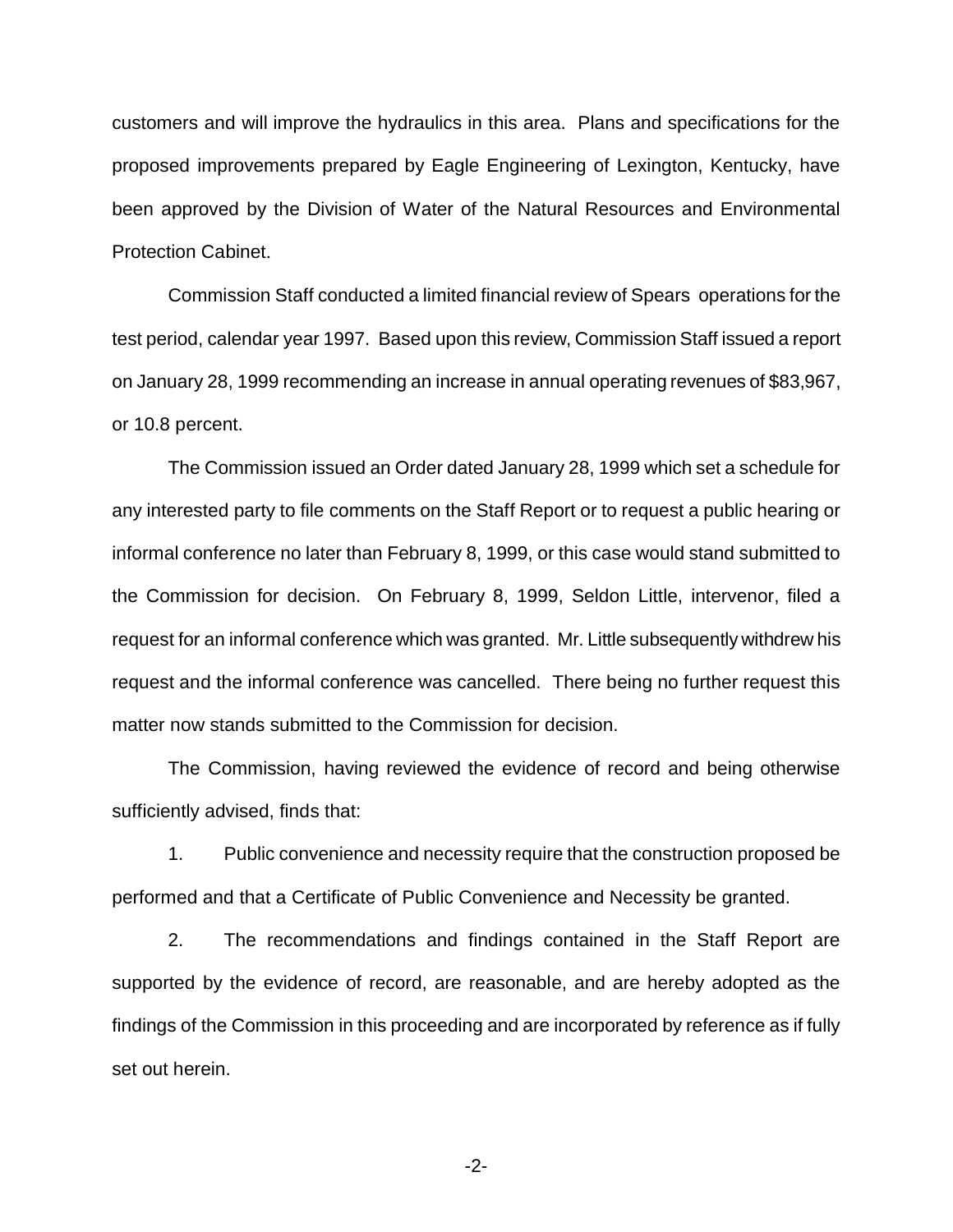3. The proposed construction consists of approximately 10,175 linear feet of 6 inch Class 200 PVC looped water main and related appurtenances along Beaumont Road connecting to an existing 3 inch water main on Vince Road and to an existing 4 inch water main on Smith Lane. The total construction cost for this project is approximately \$240,904.

4. Spears should obtain approval from the Commission prior to performing any additional construction not expressly certificated by this Order.

5. Any deviation from the construction approved should be undertaken only with the prior approval of the Commission.

6. Spears should furnish duly verified documentation of the total costs of this project including the cost of construction and all other capitalized costs (engineering, legal, administrative, etc.) within 60 days of the date that construction is substantially completed. Said construction costs should be classified into appropriate plant accounts in accordance with the Uniform System of Accounts for Water Utilities prescribed by the Commission.

7. Spears should require construction inspection under the general supervision of a professional engineer with a Kentucky registration in civil or mechanical engineering, to ensure that the construction work is done in accordance with the contract drawings and specifications and in conformance with the best practices of the construction trades involved in the project.

8. Spears should require the Engineer to furnish within 60 days of the date of substantial completion of this construction a copy of the as-built drawings and a signed statement that the construction has been satisfactorily completed in accordance with the contract plans and specifications.

-3-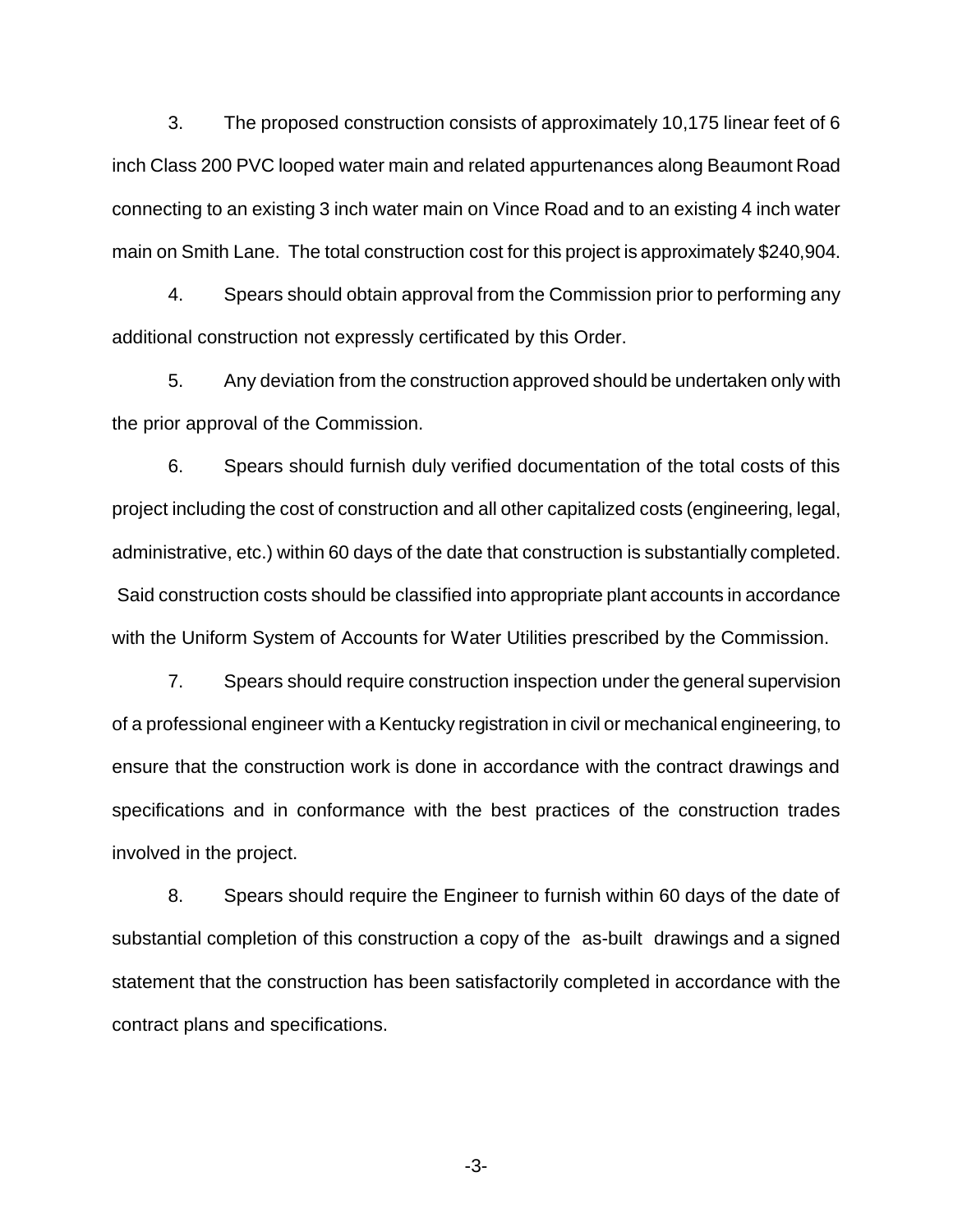9. The financing plan consisting of a \$600,000 note from the National City Bank is approved.

10. The rates proposed by Spears should be denied.

11. The rates set forth in Appendix A are the fair, just, and reasonable rates for Spears, will produce gross annual revenues of \$860,608, and will allow Spears sufficient revenues to meet its operating expenses.

IT IS THEREFORE ORDERED that:

1. Spears be and is hereby granted a Certificate of Public Convenience and Necessity for the proposed construction consisting of approximately 10,175 linear feet of 6 inch Class 200 PVC looped water main and related appurtenances along Beaumont Road connecting to an existing 3 inch water main on Vince Road and to an existing 4 inch water main on Smith Lane. The total construction cost for this project is approximately \$240,904.

2. Spears shall comply with all matters set out in Findings 4 through 8 as if the same were individually so ordered.

3. Spears financing plan consisting of a \$600,000 note from the National City Bank is hereby approved. The financing herein approved shall be used only for the lawful purposes specified in Spears application.

4. Three years from the effective date of this Order Spears shall file an income statement, along with any pro forma adjustments, in sufficient detail to demonstrate

-4-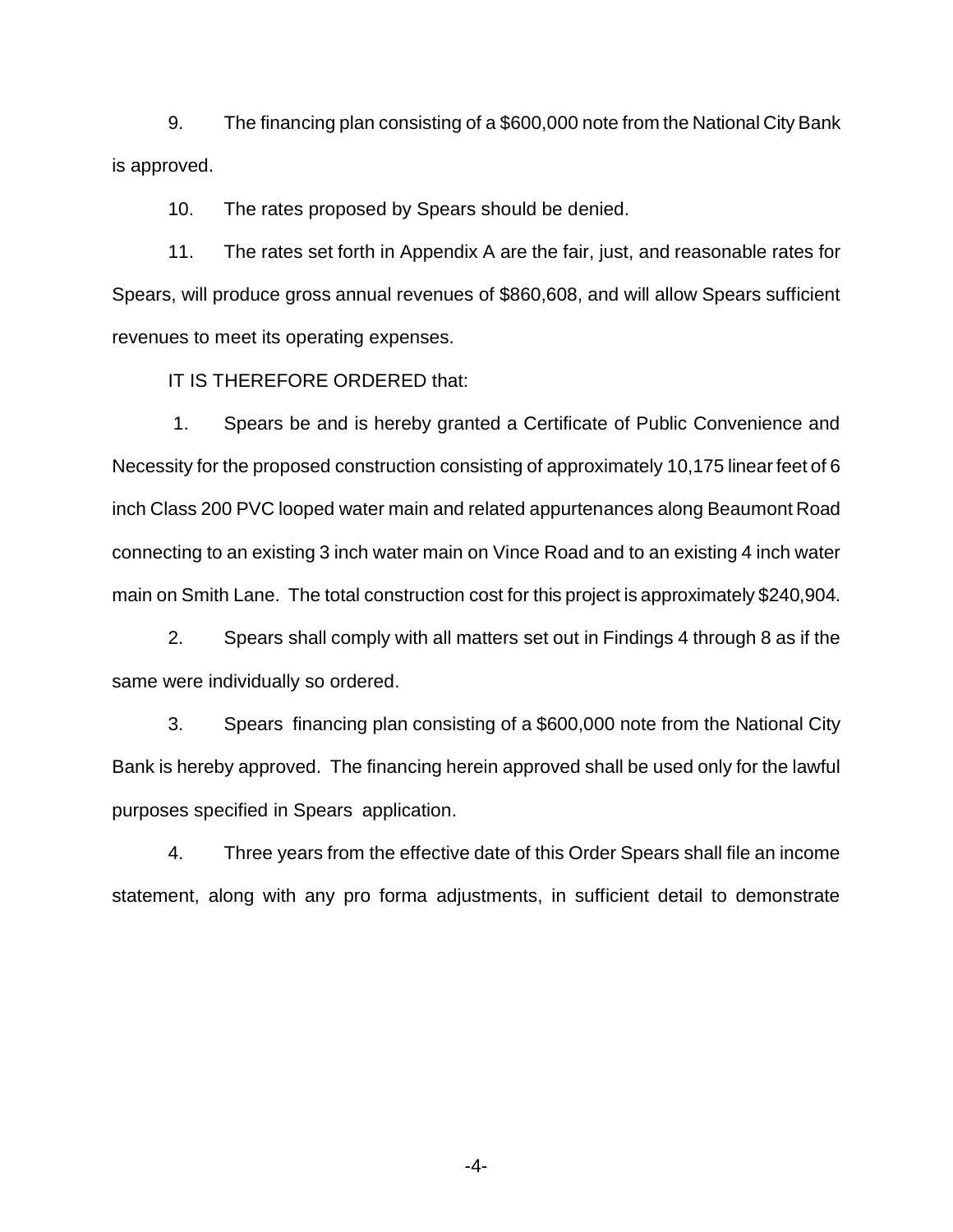that the rates approved herein are sufficient to meet its operating expenses and annual debt service requirements.

5. The rates proposed by Spears in its application are denied.

6. The rates contained in Appendix A are approved for service rendered by Spears on and after the date of this Order.

7. Within 30 days of the date of this Order, Spears shall file with the Commission its revised tariff setting out the rates approved herein.

Done at Frankfort, Kentucky, this 10<sup>th</sup> day of March, 1999.

By the Commission

ATTEST:

Executive Director APPENDIX TO AN ORDER OF THE KENTUCKY PUBLIC SERVICE